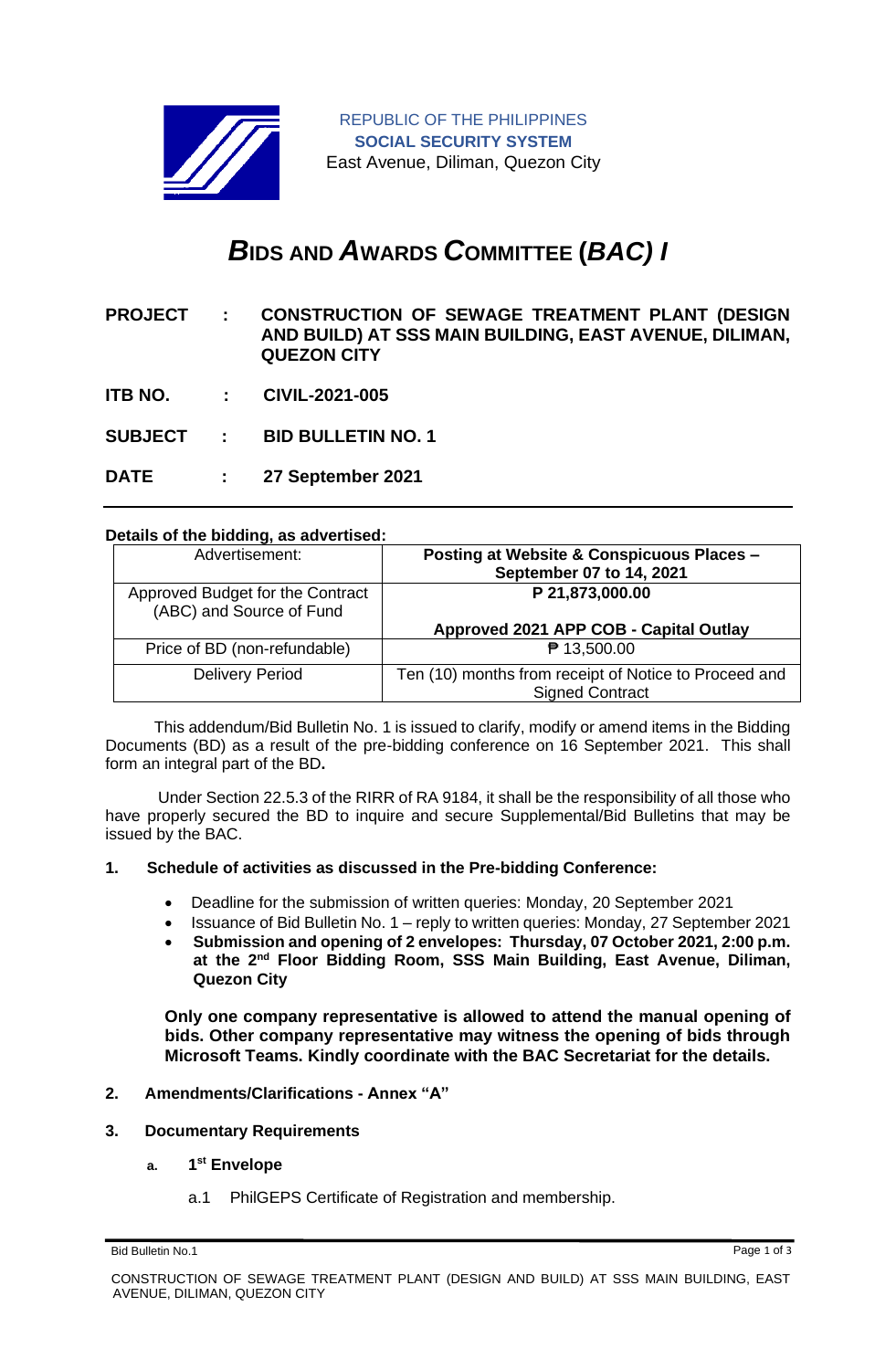In case of uploaded document/s, which validity period had already expired, submit the updated document/s.

a.2 PCAB License and Registration

| License Category      | C & D                   |
|-----------------------|-------------------------|
| Size Range            | Small B                 |
| <b>Classification</b> | <b>General Building</b> |

- a.3 Statement of all its Ongoing Government and Private Contracts, including contracts awarded but not yet started, if any, whether similar or not similar in nature and complexity to the contract to be bid;
- a.4 Statement of Single Largest Completed Contract (SLCC) similar to the project to be bid, **with supporting documents**, equivalent to at least **50% of the ABC**, completed **within five (5) years** prior to the submission and opening of bids, adjusted by the bidder to current prices using PSA's consumer price index;

For this purpose, similar contracts shall refer to contracts which have the same major categories of work, which consists mainly of design and/or construction of sewage and wastewater treatment plant, as detailed in the Terms of Reference and Technical Specifications.

- a.5 NFCC Computation or committed Line of Credit (form supplied)
- a.6 JVA, in case of Joint Venture Class "B" Documents (Each partner of the joint venture shall submit the legal eligibility documents. The submission of technical and financial eligibility documents by any of the joint venture partners constitute compliance, except for SSS Clearance that must be complied by all JV partners);
- a.7 Bid Security (2% of the ABC for Cash or Manager's/Cashier's Check payable to SSS or Bank Draft of the ABC, 5% of the ABC for Surety Bond **or** Bid Securing Declaration – form supplied) and **a copy of the Authority to Notarize from the Notary Public).**
- a.8 Technical Documents project requirements
	- ⚫ Preliminary Conceptual Design Plan
	- Design and Construction Methodology
	- Organizational Chart for the contract to be bid
	- List of contractor's key personnel with resume
	- ⚫ List of contractor's equipment with supporting documents
	- ⚫ Value Engineering Analysis of Design and Construction Method
- a.9 Omnibus Sworn Statement **and a copy of the Authority to Notarize from the Notary Public.**
- a.10 Foreign ownership limited to those allowed under the rules may participate in this Project, provided must submit any of the following:
	- Copy of Treaty, International or Executive Agreement; or

• Certification from the relevant government office of their country stating that Filipinos are allowed to participate in government procurement activities for the same item or product.

• Certification from the DTI if the Bidder claims preference as a Domestic Bidder or Domestic Entity.

### **b. Checklist of the 2nd envelope:**

- b.1 Bill of Quantities (form supplied) pages 53 to 59
- b.2 Bid Form (form supplied) pages 65 to 66

Bid Bulletin No.1 Page 2 of 3